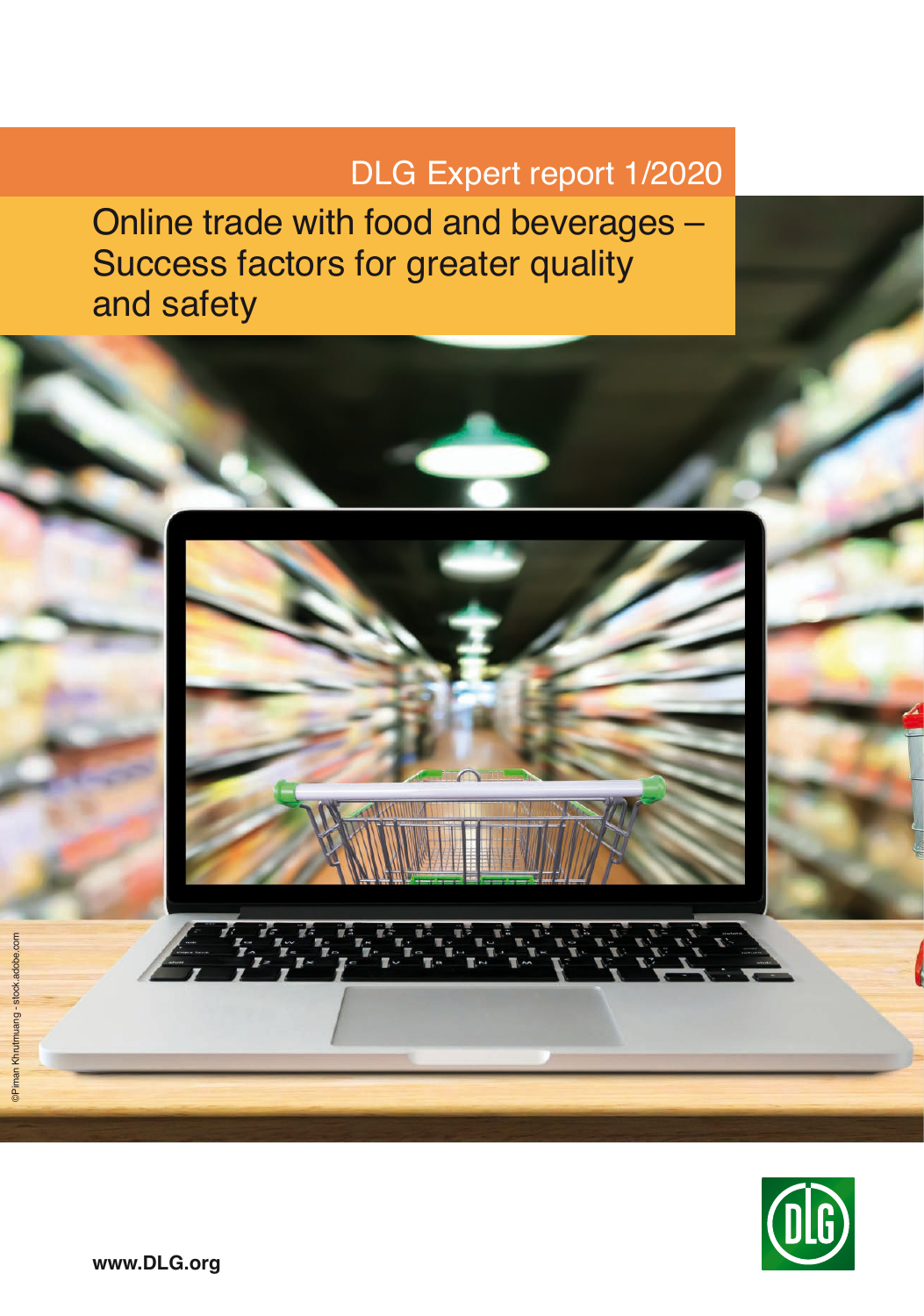The food trade in e-commerce has become just as much a part of our everyday lives as online shopping for other consumer goods too. There are hardly any products anymore that cannot be ordered by a mouse click and delivered directly to your front door. However online sales are a fast and constantly growing market not only in the B2C sector, but also in the B2B sector, e.g. raw materials, ingredients and animal feeds.



The following Expert report is to describe the critical success factors about online trading of food, beverages and their

ingredients. It is intended to give specialists and management staff from the food and beverage industry in general as well as from medium-sized businesses in particular a "guide" with practical suggestions for building up their own digital distribution channels and inspiration for improving existing online shops.

## **1. Background**

Whereas in recent years consumers have shown themselves to be rather sceptical about online shopping for food and have wanted to examine the goods especially in the case of fresh products optically and haptically with their own senses prior to buying them, a change now appears to be taking place. Furthermore, large suppliers such as Amazon Fresh, REWE delivery service, myTime, or HelloFresh and Mymuesli as well as a large number of Start-ups and former Start-ups such as Picnic or Getnow have become committed in the digital sector and thus motivated consumers to change their own shopping habits. They are permanently expanding their online ranges, using crowdfunding to finance their expansion, and in this way are also reaching a place on the product shelves of the stationary food retail trade. (Example of disruption)

According to a representative survey by A.T. Kearney in 2019 (n= 500; see "Online trade with foods – Focus as the key to success") online trade with foods is continuing to grow, but currently still remains a small market in Germany. Its share of the overall food market grew to 1.5 per cent in 2018 (2016: 1.2 per cent). Around 60 per cent of German consumers have ordered foods via the internet at least once. Only 18 per cent buy their foods online regularly, i.e. at least once a month. The growth of online food trade is for the first time being reflected in rising numbers, although at a relatively low level as yet. The crucial reason for online shopping lies in the "comfort/convenience", which for 72 per cent of the customers surveyed is represented by delivery to their home, for 52 per cent by being able to shop round the clock, and for 50 per cent by personal time-saving.

However, if one considers the matter from the standpoint of food and beverage suppliers, the promising practical implementation of e-commerce and the setting up of online trading call for preliminary conceptual considerations. This is because in the case of sales of food and their ingredients via the internet too, operators of online shops must comply with a wide range of requirements in order to follow the valid laws, ensure maintenance of the food quality in the delivery chain, and prevent food spoilage and the associated loss of confidence and possible harm to consumer health. Ultimately the same legal requirements apply for online trade with perishable goods as for stationary retail trade.

## **2. Success factors in e-commerce with food and beverages**

#### **2.1 Advantages and disadvantages of online food trade**

Ever more people are shopping online; the upward trend in digital shopping cannot be stopped. No wonder, on the web everything can be found simply via a mouse click. Given today's working hours, which repeatedly ex-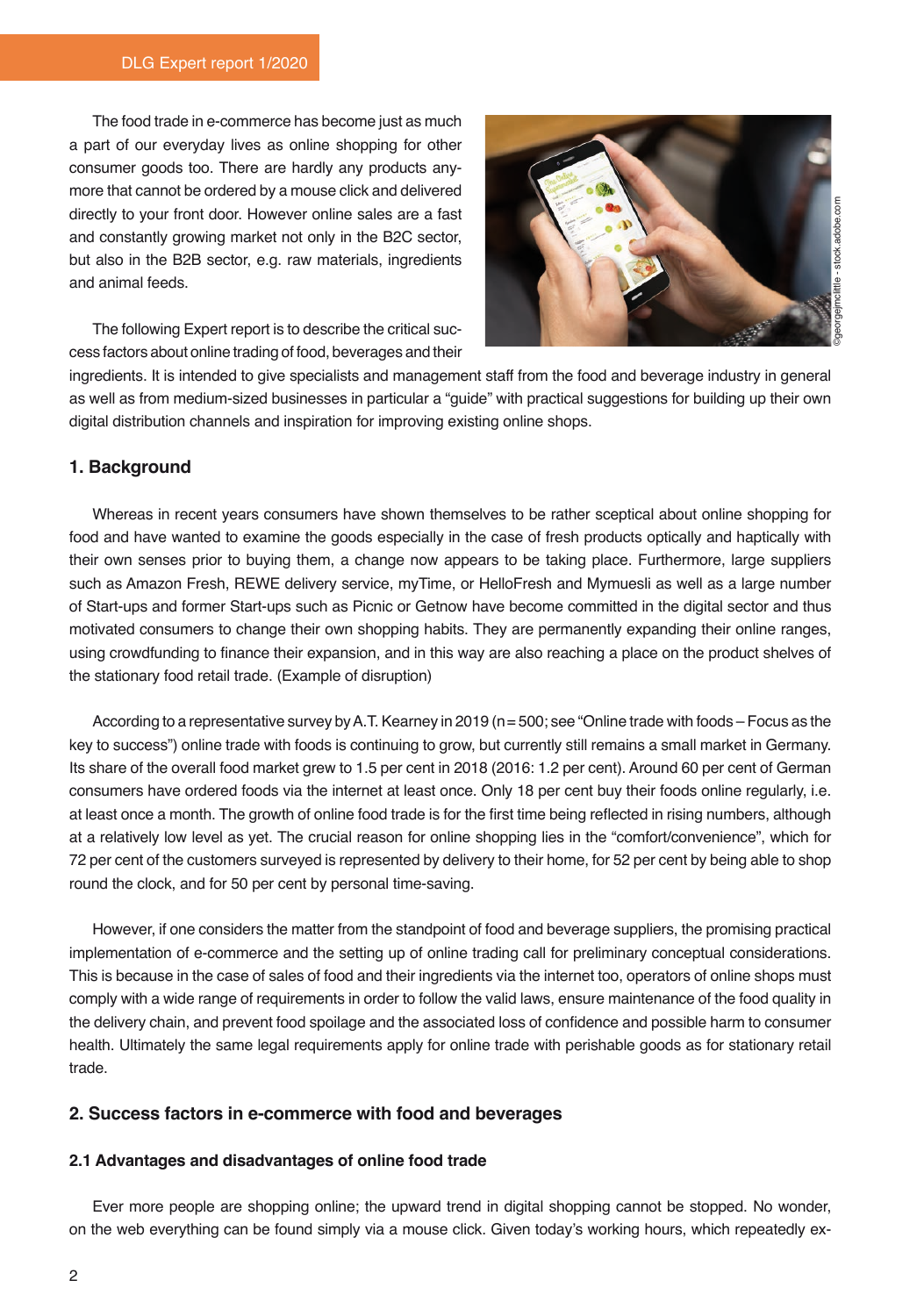#### Online trade with food and beverages

tend into the evening, and the weekends filled with hobbies, there is often not enough time for relaxed shopping in local shops. It is precisely in connection with this point, as well as with a few others, that online shopping offers immense advantages. There are no opening hours restricting shopping times, no long drives to the shops if one wishes to shop supra-regionally for a change instead of regionally, no searching for parking spaces, and no long waiting times at the check-out. The giant international online shop is open 24 hours a day and 365 days a year, and alongside the time benefits, it also allows simple price comparisons and a comfortable delivery service, if desired even right up to the front door. The right of revocation strengthens and protects consumer rights and it is not necessary to bother with cash either, because payment can also be carried out digitally. So many advantages, but what about the customary shopping experience? What about creative rummaging along the shelves and examining the product quality with one's own senses? What about the personal advisory services by expert staff? Furthermore, there are price surcharges due to the resulting and transferred shipping costs, and delivery times have to be taken into account, because it is not possible to take the goods with you straight away. Another prospective off-putting factor is the possibility of minimum order quantities. Online trade must counter these aspects, reserved for shopping in stationary trade, with correspondingly attractive concepts and offers in order to win and sustainably maintain the trust and confidence of consumers.

#### **2.2 Status quo in online food trade**

A number of different studies were considered in order to gain an overview of the current situation in online trade with food and beverages. For example, the DIN (German Standards Institute)-Consumer Council complained that there are currently no standardised and uniform quality criteria for assessing the food online trade that cover above all the field of e-commerce with fresh products too. Yet the focus lies in particular on the field of product quality as well as beyond this on the process quality too, where aspects of hygiene, cooling and consumer information are to be taken into account. Defining the special demands for the food online trade, at present specifications and recommendations are being developed in a DIN-Working Group.

A study conducted by the company THIMM Consulting GmbH + Co. KG, Northeim, provided a specific insight into the current situation. Within the framework of a practical test "Foods in online trade" it was found in spring 2019 that there are "conspicuously few fault-free concepts in online shipping of foods". In altogether 24 online shops (regional and supra-regional) the packaging concepts in particular alongside the general ordering and delivery process were examined. For this foods from four categories were ordered online:

- Foods representing daily necessities (simulated shopping basket with fresh meat/sausage, fruit/vegetables, dairy products, frozen products)
- Frozen products
- **Fresh fish**
- Fresh minced meat

The results showed that 27 per cent of deliveries took place outside the agreed delivery times; in nearly half the cases (43 per cent) the foods ordered reached the consumer a day later, in other words on the next day. A comparison of the online shops showed that the delivery costs, consisting of additional and dispatch costs, accounted for over a quarter (on average 26 per cent) of the total costs. Some suppliers charged additional costs above all for refrigerating of the products. When it came to types of dispatch, where offered, express dispatch up to 12 noon was selected.

A further particular difficulty for online vendors lies in the correct selection of packaging, because it is necessary to comply with the respective product requirements. Crushed corners, holes and cracks, or damp/soggy dispatch packaging were established in 14 out of altogether 29 cases, even though notes concerning delivery date, refrigeration or danger of breakage were printed on the packages.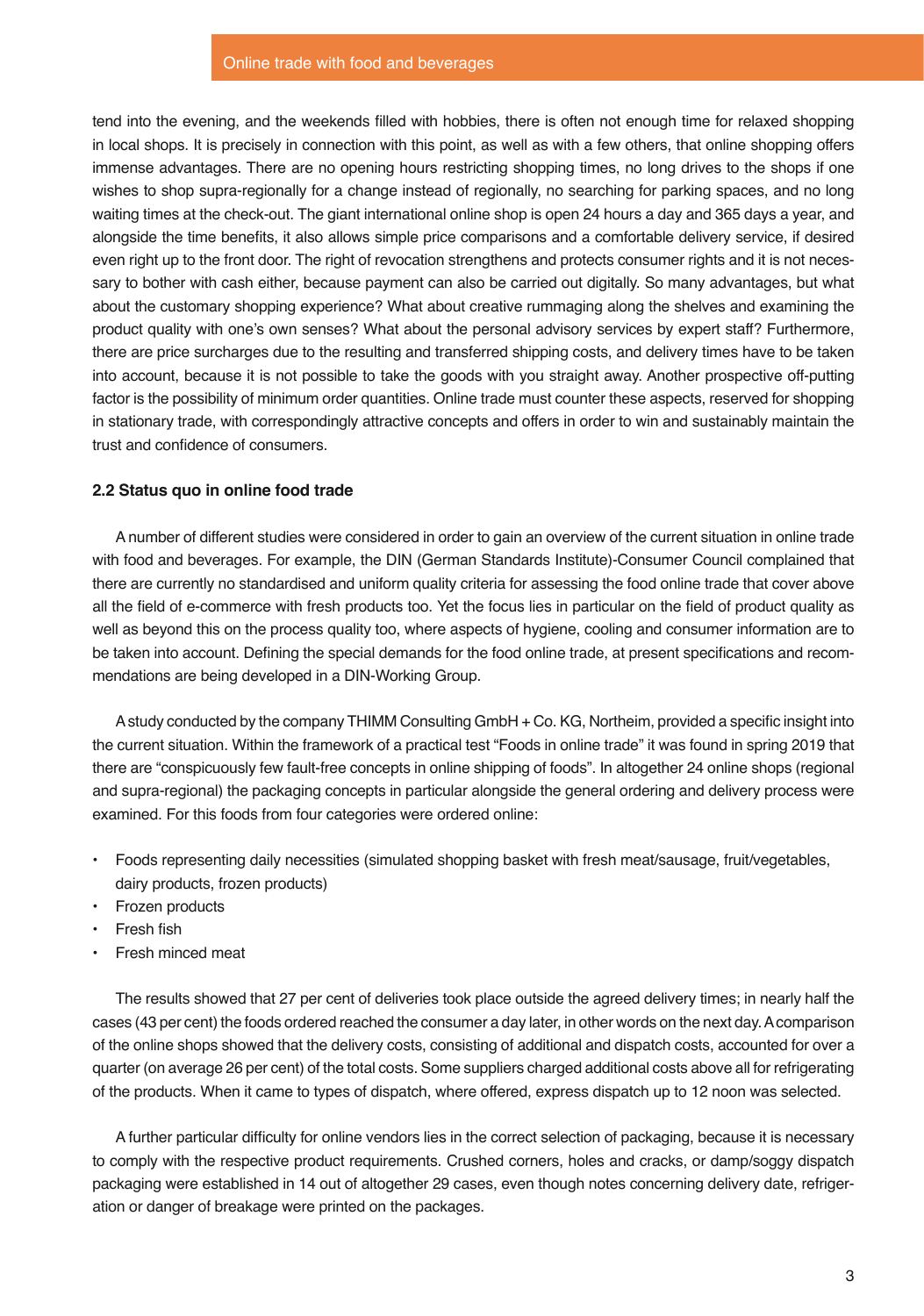Of all the foods ordered, 78 per cent appeared to be in a good condition optically. However, half of the lettuces were limp, two of eight yoghurt cups were burst and there were broken eggs in every second moulded pulp packaging. The test also showed that the share and recycling capacity of the packaging materials were not optimal and – especially against the background of sustainability – offer potential for improvements. The same applies for temperature observance. The results of the tests conducted directly after receipt of the order showed the worst values for core and surface temperatures above all for frozen products. A good 44 per cent of the foodstuffs were not sufficiently refrigerated. Only five of the 24 orders were delivered within the legally admissible temperature range. It is only possible to deliver food and beverages with the quality and shelf-life promised to the consumers by the vendors if the refrigeration chain is uninterrupted and the packaging is correct. These test results provide an insight into the complexity and show that there is still potential for improvement in current practice.

#### **In the opinion of the authors, further important current problems in relation to online food trade are:**

#### **Ordering process on the website:**

- conspicuously frequent one-sided product photos and incorrect, incomplete product information,
- lack of feedback about product availability and stocks during the ordering process. The customer is often only informed during the payment procedure that the desired article is no longer available.

## **Delivery service:**

- inflexible, frequently unfriendly delivery service announcements of "same day delivery" are then mostly not realisable.
- alongside heavily damaged products, faulty deliveries are also conspicuous.
- enormous amounts of shipping packaging waste also lead to annoyance on the part of customers.

The above aspects can frequently be traced back to a lack of product knowledge on the part of the online vendors and insufficiently trained staff, resulting in, for instance, incorrect product handling and leading to a loss of customer trust and confidence.

## **2.3 Critical success factors**

What are the critical success factors and what must be considered explicitly in e-commerce with food and beverages? The following section contains answers to these questions.

#### **Product quality, information management & traceability**

As in stationary trade too, a maximum of transparency forms the first step towards building consumer trust and confidence. Professional information management is the basis for this and thus also represents the crucial argument for selecting a particular online shop in the e-commerce sector. The description of the products offered and their quality aims to ensure that all the product information and labelling elements specified by the Food Information Regulation (LIMV) are made available. This provides the consumer with ideal support in the product selection and ordering process and the complete process is subject to legal security. The allocation of customer data to corresponding order numbers and the linking with product information ensures the transparency required for traceability. Through-going process transparency (product tracking) along the complete ordering and transport path (Supply Chain) is ideal. This provides customers with logistics information on product availability (stocks in storage), the current order status and whereabouts of the product up to the time slot of package delivery for customers. If customers are also given an opportunity to provide feedback and their assessments publicly so that they can be viewed online, a high degree of informational transparency is ensured.

#### **Process management: safety, hygiene, refrigerating temperature & logistics**

Further essential critical success factors relate to the process management before and after the ordering process. Key aspects here are an appropriate and professional product storage, proper commissioning and packaging, as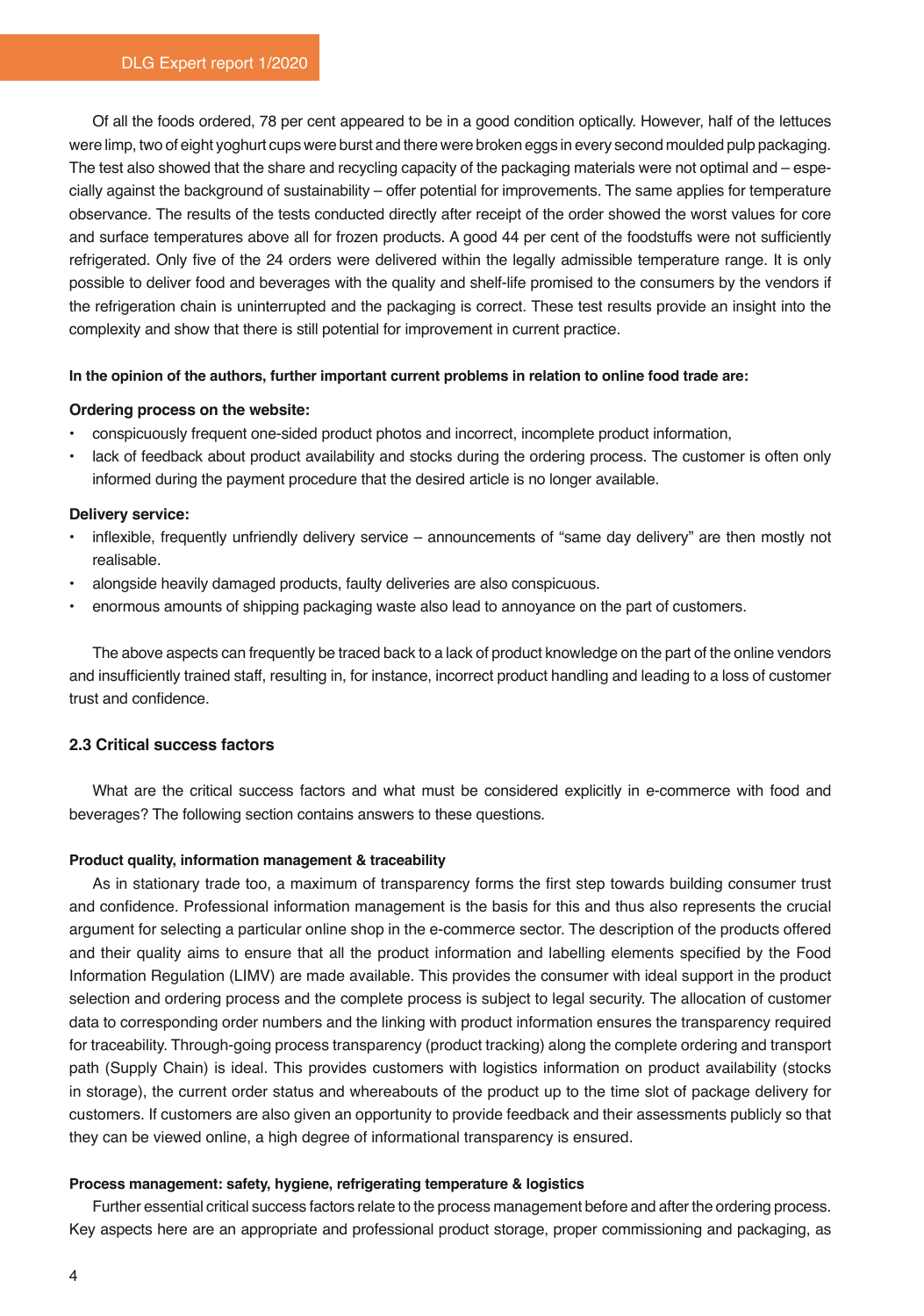well as the selection of appropriate types of shipping and delivery that match the product. A well-thought out process management concept that matches the products offered and their quality observance, as well as fixed and defined written standards concerning the company's in-house logistics and a HACCP concept are elementary. Furthermore, concrete contractual rules in this respect should be agreed and fixed with a possible external logistics service provider in order to handle the tight time frames, especially for perishable products. The same applies for further possible partners in the process chain, possibly in the field of storage or commissioning. In addition to the appropriate timing, the valid hygiene standards and hygiene laws as well as the defined refrigerating temperatures (cooling chain and temperature checks) are to be maintained throughout the process and the selection of an appropriate product packaging (where necessary both primary and secondary packaging, insulating material, refrigerating elements) including a note on the packaging for the deliverer and the end customer should be taken into account. A further aspect to be considered in the process management is the establishing of a standardised and clearly communicated complaint management system, including contact information and a transparent invoicing method, as well as a safe and reliable digital payment process.

#### **Staff qualification**

In order to ensure reliable process management and a proper logistic system, it is necessary to ensure appropriate staff qualification. This relates not only to basic knowledge concerning food science and knowledge of the merchandise, but above all also to regular teaching of the legal requirements regarding product and personnel hygiene in the context of food safety. It also includes aspects of product refrigeration and the demonstrable adherence to the cooling chain right through the complete process. Staff qualification is not only to be ensured within the company, but in this connection rules must also be agreed with possible external service providers (e.g. logistics, storage, commissioning) who are ultimately also co-responsible for the observance of the product quality after the product has left the production chain, and for safe product transport through to the consumer.

#### **Packaging & sustainability**

Packaging is one of the key elements in online trade with food and beverages. Both the packaging material and its form must satisfy a number of requirements at the same time. These arise in connection with product protection and breakage resistance and involve consideration of the food safety, hygiene and corresponding uninterrupted product cooling and must also satisfy the legal requirements of the applicable packaging guidelines. Corresponding packaging concepts should be worked out and appropriate packaging materials be selected where appropriate both for the primary packaging and for the secondary or transport packaging. In addition to appropriate marking/labelling, it is necessary here to ensure the desired information transparency, as well as to take waste disposal and recycling concepts into account in order to meet the growing demands regarding sustainability.

#### **Special features in online trade with alcoholic beverages**

When shipping alcohol, it is important to comply sufficiently with the associated legal framework (above all protection of minors) for producers of alcoholic beverages (including wine, champagne, spirits) with their own online shop, as well as for vendors. After all, as in stationary retail trade, it must be ensured in mail order business too that alcoholic beverages are not handed out to minors. The best practice approach to "shipping alcohol and protection of minors" of the German Federal Association of E-Commerce and Mail Order Business (BEVH) includes for instance the following points:

- (A) Established customers can continue to be supplied without any separate examination and where appropriate documentation of their age. The necessary minimum age is considered to be known.
- (B) Deliveries to new customers can only be carried out when the deliverer conducts an age check. Such an age check is considered to be conducted if the deliverer can assume on the basis of the overall circumstances that the recipient clearly has the minimum age. In cases of doubt, evidence of the required minimum age is to be submitted by presenting an official document containing a photo. Documentation of the age is not carried out at any time.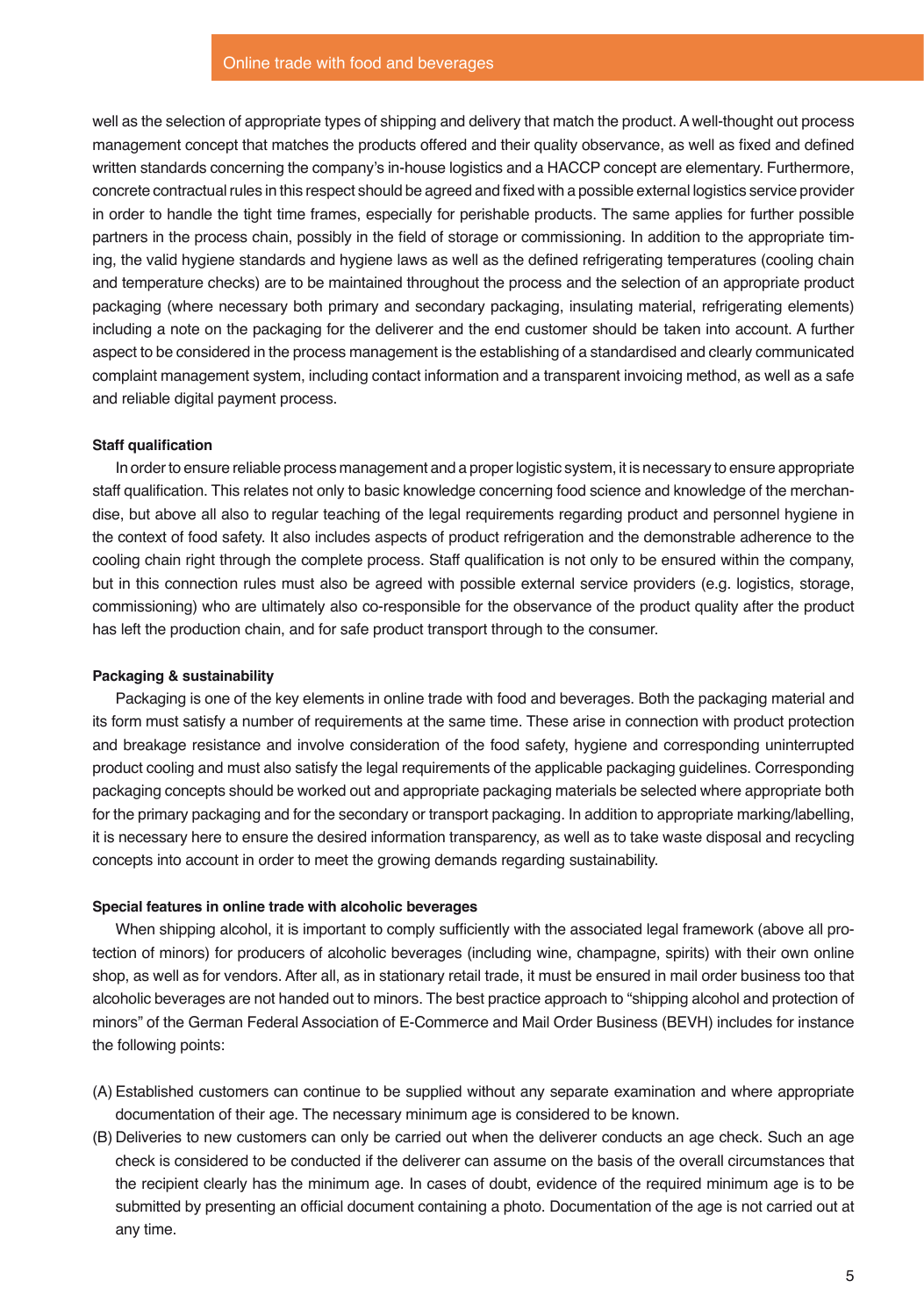- (C)In all cases the shipping packaging is to be provided with a clearly visible printed warning message pointing out that the package may not be handed out to minors. E.g.: "Alcoholic beverages – may not be handed out to children and young people under the age of 18."
- (D)In all cases notification of the possibility of conducting a visual check of the age must be provided at the latest at the time of completing the order. Such a notification has a deterrent potential and once again reduces the danger of minors ordering alcohol.

To summarise, when building up and successfully conducting e-commerce with food and beverages, it must be ensured that – as in stationary trade – correct and appropriate handling of the food and beverages is ensured along the complete supply chain, observing the legal regulations and quality standards. One essential component for building consumer trust and confidence is a customer-friendly process design that comprises an appropriate measure of information transparency and safety in the online payment process as well as ensuring reliable transport and delivery sequences matching the product.

## 3. "DLG Trusted Food" and "DLG Trusted Wine" -**Trust and Quality in online trade with food and beverages**

DLG's new certification standards that have been designed specifically for online trade offer a possible way of ensuring compliance with legal requirements as regards both declaration and information as well as the logistic handling of an online order.



A neutral control by the DLG experts in accordance with clearly

defined criteria supports online vendors in building up or checking their e-commerce service and supply. Proper handling of the products, compliance with legal regulations and process standards and the reliability of the logistic steps are checked. The weak point analysis carried out in the course of the control shows potentials for improvement and provides valuable assistance in continuing quality monitoring of the online trading method.

The "DLG Trusted Food" or "DLG-Trusted Wine" offers online customers, in other words the consumers, an important building block in building up trust and confidence, as it guarantees safe and customer-oriented procedures in connection with buying and selling food and beverages via the Internet.

The testing and subsequent certification of the online vendor is carried out in three steps with a practical orientation:

- 1. The start and thus the first step are formed by an online check in which the interested online vendor has to answer detailed expert questions about the business model in accordance with the DLG Certification-Standard online and must upload corresponding business documents.
- 2. In the second step "mystery shopping" purchases are carried out, in which the existing processes of the online vendor are examined and analysed in accordance with the DLG quality standards. The digital process check can be supplemented through on-site visits by auditors with food expertise.
- 3. Finally, in the third step of the certification process, the **test results are summarised in a final report.** Here possible weak points and potentials for improvement are pointed out and where appropriate requirements are set. After the online vendor interested in certification has drawn up a corrective action plan, worked through this with the DLG experts, and then confirmed the requirements and set deadlines for implementation, the certification is successfully completed. A maximum period of 12 calendar weeks starting from the day of the online check through to the issue of the certificate is defined for the complete certification process. The certificate is valid for a period of two years, with DLG reserving the right to conduct random audit checks or monitoring within this period.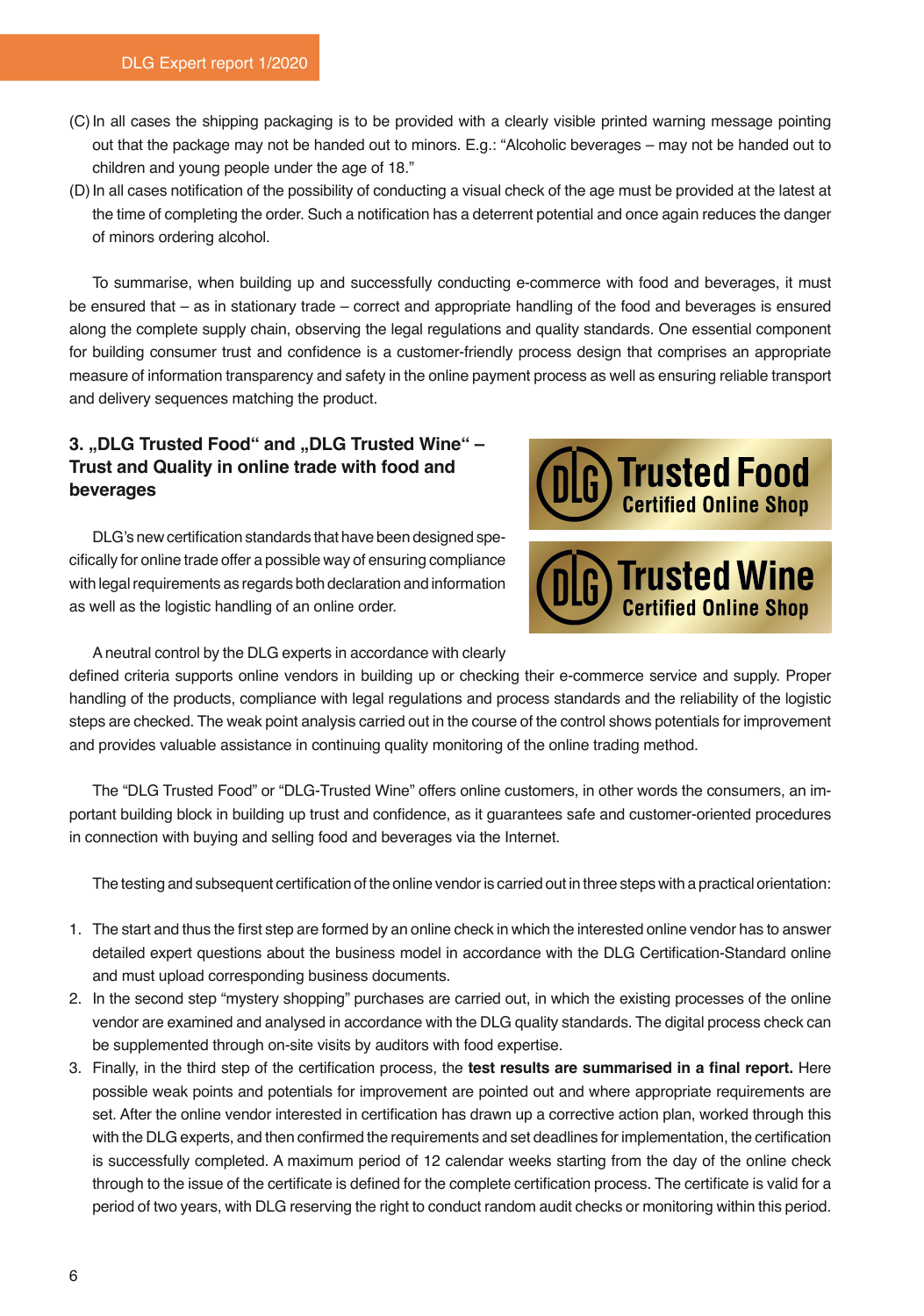The certificate documents the responsible action of the participating online vendor and minimises the risk of faults and reputational damage. Consequently, the complete certification process is a key building block in the risk management of the online vendor and certifies trust and reliability to his customers and consumers shopping online.

Within the context of the certification process, essentially the following quality criteria that have also been set out in detail in Chapter 2 as relevant for consumers and required by law are examined:

## • **Information and declaration:**

The product data are set out correctly in the online shop so that customers receive all the legally necessary information prior to purchasing/ordering.

## • **Data security and traceability:**

The customer and product data are stored in such a way that both the requirements of data protection and the necessary transparency in the event of recall actions are ensured. The product declarations follow the legal requirements.

#### • **Food safety and observance of quality:**

The labelling and handling of the products comply with the legal specifications (such as e.g. presence of and compliance with an HACCP concept; observation of the specifications regarding alcohol dispatch and protection of minors). Regular training of the staff in connection with food safety and hygiene is ensured. The consistency of the cooling chains and the legal requirements made of refrigerating temperatures and their monitoring are observed and products are packed and stored under correspondingly safe conditions.

The transport packaging is of sound nature and satisfy the criteria of resource protection and environmental protection.

Trust and confidence are among the most important criteria in online shopping for food. Around 65 per cent of online shoppers feel safer when shopping online, if neutral quality seals are available. (Survey by Ernst & Young, 2017). Online shopping for wines is becoming increasingly popular among consumers and displays annual growth rates of up to 10 per cent in online turnover. With the professional and neutral testing and certification process oriented especially to the needs of online vendors, DLG offers the industry valuable support and an alternative to the certification offers available to date.

## **4. Prospects**

Various studies have shown that online trade with food and beverages is considered to be one of the most strongly growing areas in e-commerce in Germany and beyond. Even if the current share is at a relatively low level by comparison with total sales of food in Germany, the advancing digitisation and in particular the demographic change will push ahead developments and growth in this sector.

What is essential and thus characteristic for success here is that online vendors establish well-thought through and extremely standardised logistic and transport processes adjusted technically to online sales and dispatch of the food and beverages offered, that guarantee legal certainty and ensure a maximum of transparency for consumers. Only then can sustainable trust and confidence be built up and a successful online distribution service be established, that either supplements existing traditional stationary sales or allows a completely new service sector to be built up. Food and beverage producers should look into this topic in order not to lose out on the valuable competitive benefits resulting.